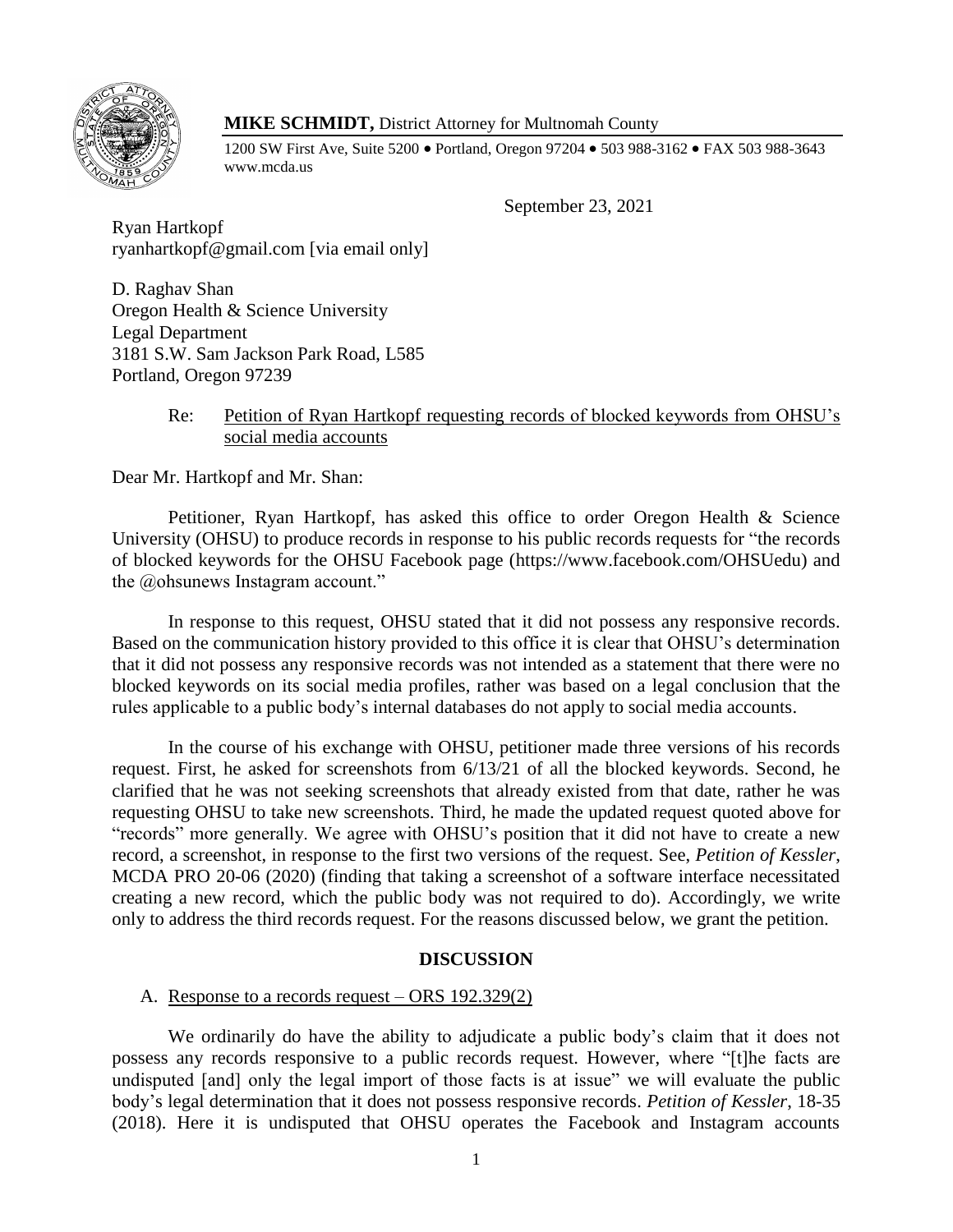Page 2 September 23, 2021 Petition of Ryan Hartkopf

referenced in the request. And OHSU's position that it is not the custodian of records is based on its legal conclusion that the Attorney General's guidance relating to electronically stored data does not apply to social media sites. Accordingly, whether or not OHSU is in possession of responsive records is a question of law that does not require resolving disputed facts. We turn, then, to the merits.

# *i. Is it a public record?*

Facebook and Instagram are, at their core, massive databases to which account holders can upload data in the form of text, images, and video to communicate with others. Accounts are available to anyone for free. Account holders can also upload data as part of their profile, information that the public can view about them, or settings that control the way that they view materials that other people have posted to their account as comments.

One such settings is a list of "keywords" that an account holder can create. If a comment on their page made by a third party contains one of these keywords, the comment will be hidden from public view. Facebook describes this feature as follows:

### **Block keywords**

l

You can choose up to 1,000 keywords in any language (example: words, phrases or emojis) to block from your Page. When people include a keyword you've blocked in a comment, we'll hide the comment so that it doesn't appear on your Page.

We'll also automatically hide variations of the keywords that you want to block so that the variations don't contribute to the 1,000 keyword limit. Variations include common misspellings, plurals, abbreviations and words that use numbers or symbols. $<sup>1</sup>$ </sup>

OHSU cites *Petition of Brosseau*, Att'y Gen. PRO (July 1, 2015) in support of its position that these keywords are outside the public records law. Specifically, in the concluding remarks of that order, the Attorney General wrote:

Although the Public Records Law does not require public bodies to create new records, we believe that the law requires public bodies to use existing software, *acquired and developed at public expense*, to retrieve and make available electronically stored information through the software or program in used by the public body.

*Id.* at 9 (emphasis added). Because, OHSU argues, Facebook and Instagram are available free of charge, the public records rules regarding treatment of electronically stored data do not apply. We disagree.

A "public record" as defined in ORS 192.311(5) is "any writing that contains information relating to the conduct of the public's business, […] prepared, owned, used or retained by a

<sup>&</sup>lt;sup>1</sup> Facebook Help Center, "How can I proactively moderate content published by visitors on my Facebook Page?" <https://www.facebook.com/help/131671940241729/> (accessed 9/21/21)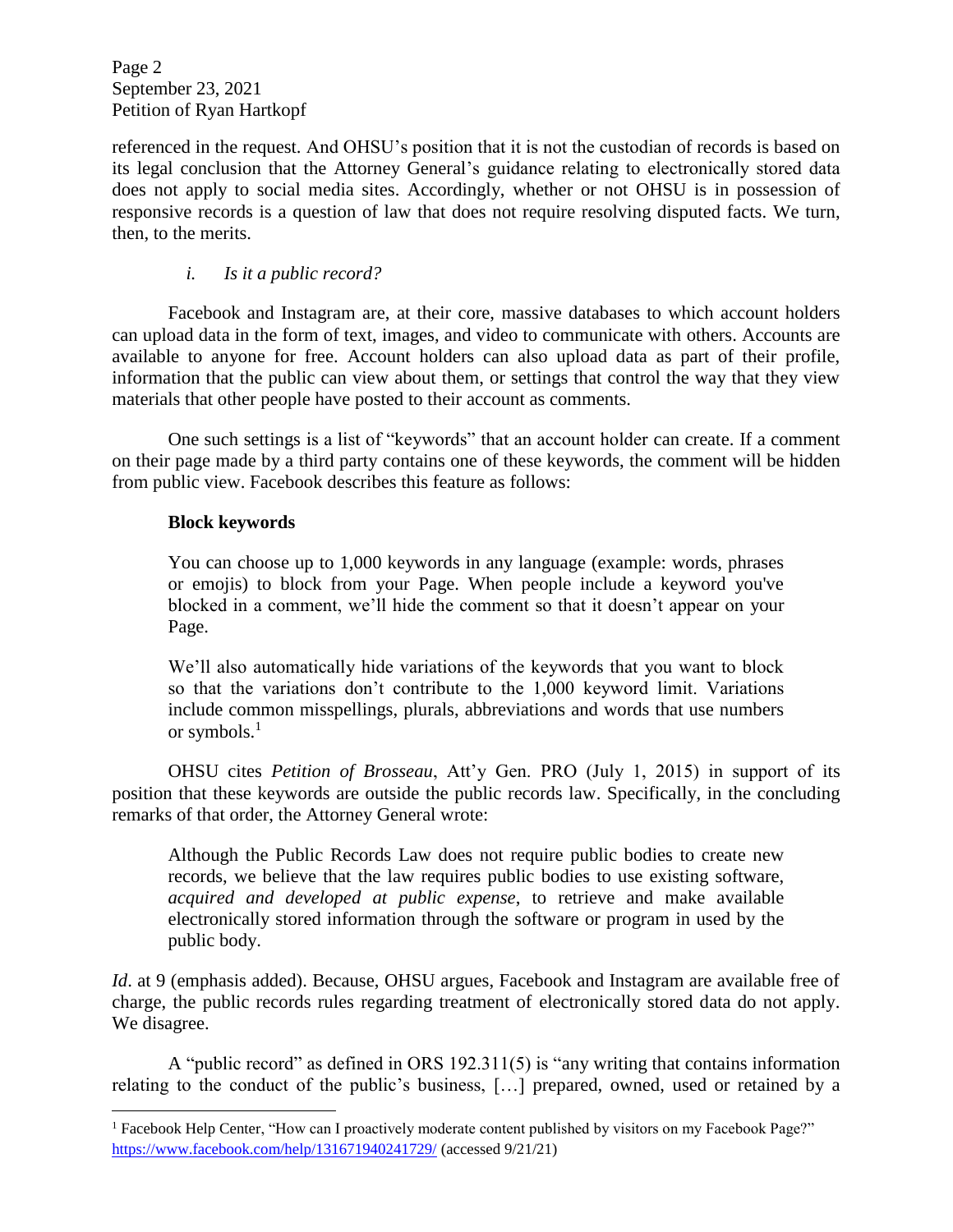Page 3 September 23, 2021 Petition of Ryan Hartkopf

public body regardless of physical form or characteristics." A "writing" is defined in relevant part as "every means of recording, including letters, words, […] or electronic recordings." ORS 192.311(7).

The "keywords" in OHSU's social media profile, if any, are "prepared" and "used" by OHSU.<sup>2</sup> They are, self-evidently, "words" or "combinations of letters." They are public records as that term is defined.

We decline to adopt OHSU's "freely available software" limiting construction as applied to data contained in social media accounts operated by public bodies for two reasons. First, although *Brosseau* does state that data in a software suite that *was* acquired and developed at public expense was subject to disclosure, it is not plausible in context to suggest that this also holds, beyond the facts of the case, that software acquired or used free of charge somehow provides a loophole to the public records law. Were we to adopt OHSU's reading, a public body could shield its records from public disclosure by using a service like GoogleDocs or other freely available cloud storage and document editing software. Second, the textual analysis of the definition of public record, discussed above, clearly reaches recorded information "used" by a public body "regardless of physical form or characteristics."

### *ii. Is OHSU the custodian?*

l

OHSU has asserted that it is not the "custodian" of these records. We disagree. Although the keywords are stored on a private company's servers, OHSU retains the ability to access, review, and edit them at will. ORS 192.311(2) defines "custodian" as "[a] public body mandated, directly or indirectly, to create, maintain, care for or control a public record." The Attorney General instructs that this means that, "[i]n general, any public body that possesses or owns a public record for purposes related to one or more of its particular functions is a custodian of that record." PUBLIC RECORDS AND MEETINGS MANUAL (2019) at 11. OHSU controls its social media profiles and preferences and has sole authority to alter them. It is reasonable to conclude that OHSU created these accounts, posts, and profiles for purposes of communicating with the public, a core mission of any public health agency. The fact that these data are stored on Facebook's servers is of no importance to the public records analysis; ability to access and control is.

In *Petition of Kessler*, MCDA PRO 20-12 (2020), we addressed the scope of a public body's control of and access to data held by a private software service provider on its behalf. In that case petitioner sought a full export of a commercial database used by the City of Portland. We denied the petition, finding that the City's obligation under the public records law extended only to accessing the data on petitioner's behalf on the same terms it did for its own purposes.

Unlike in *Kessler* (20-12), here OHSU does not deny that it has the ability to access the specific data that petitioner seeks. As noted above, we agree with OHSU that it was not mandated to create a *new* record in response to petitioner's initial request. However, the fact that OHSU is not required to create a screenshot of the data in question does not mean that the data is not a public record or that OHSU is not the custodian.

<sup>&</sup>lt;sup>2</sup> OHSU has not confirmed if it does or does not have responsive data on its social media profiles. This order addresses the question of whether, if they exist, if they are subject to release as a matter of law.